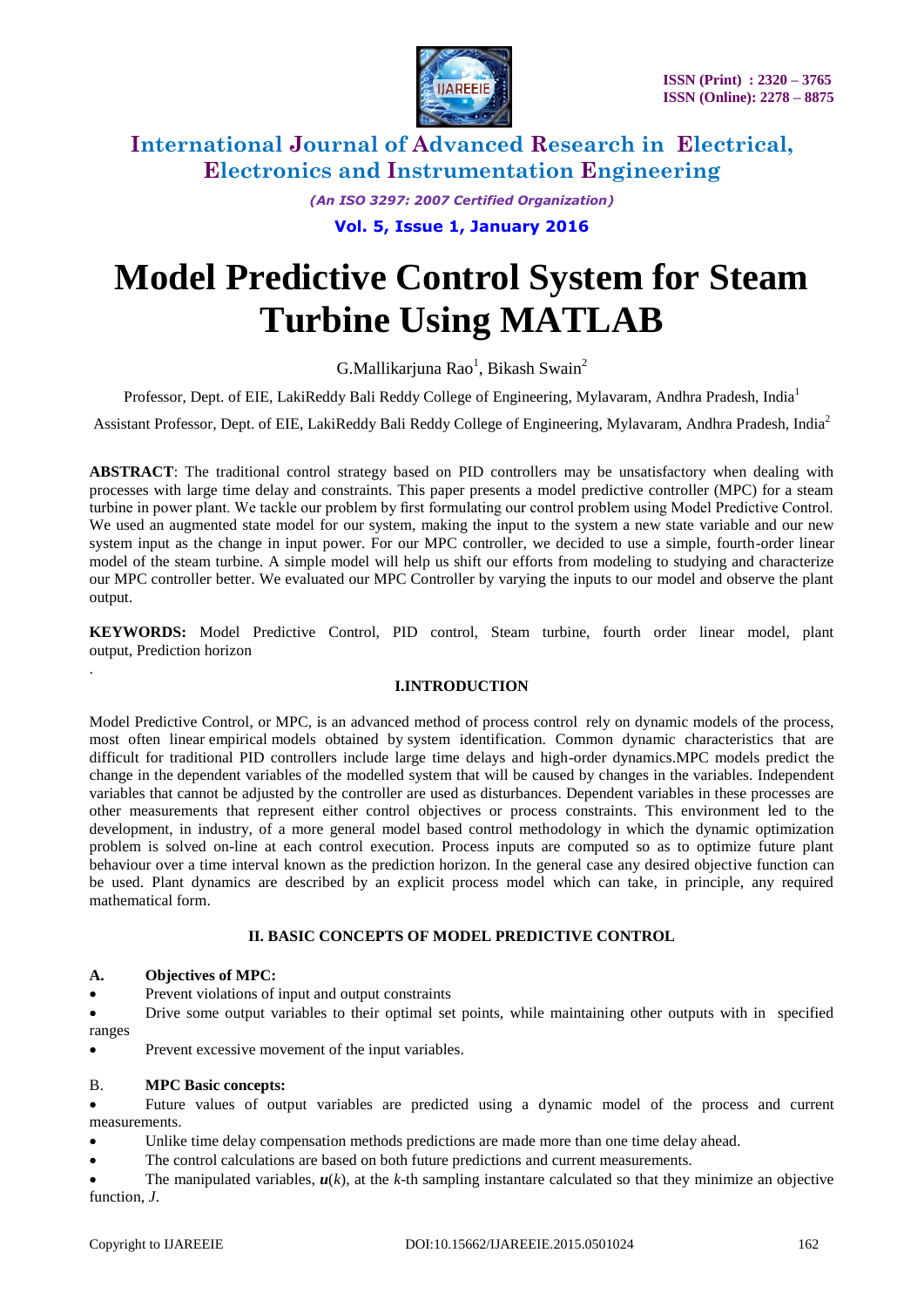

*(An ISO 3297: 2007 Certified Organization)*

# **Vol. 5, Issue 1, January 2016**

- Minimizes the sum of squares of deviations between predicted future outputs and specific referencetrajectory.
- Inequality & equality constraints, measured disturbances are included in the control calculations.

 The calculated manipulated variables are implemented as set point for lower level control loops. (cf. cascade control).



### MPC Block diagram

#### **C. Basic Elements of MPC**

- Reference Trajectory Specification
- Process Output Prediction (using Model)
- Control action sequence computation (programming problem)
- Error Prediction Update.

The MPC scheme makes use of the receding horizon principle, illustrated in Figure. At each sample, a finite horizon optimal control problem is solved overa fixed interval of time, the prediction horizon.

At the  $k<sup>th</sup>$ sampling instant, the values of manipulated variables U at the next m sampling instants,  ${u(k),u(k+1),.....,u(k+M-1)}$  are calculated.

This set of *M*"control moves" is calculated so as to minimize the predicted deviations from the reference trajectory over the next *P* sampling instants while satisfying the constraints.

Typically, an LP or QP problem is solved at each sampling instant.

Terminology:  $M =$  control horizon Hc,  $P =$  prediction horizon Hp

Then the first "control move",  $u(k)$ , is implemented.

At the next sampling instant, *k*+1, the *M*-step control policy is re-calculated for the next *M* sampling instants, *k*+1 to  $k+M$ , and implement the first control move,  $u(k+1)$ .

Then Steps 1 and 2 are repeated for subsequent sampling instants.

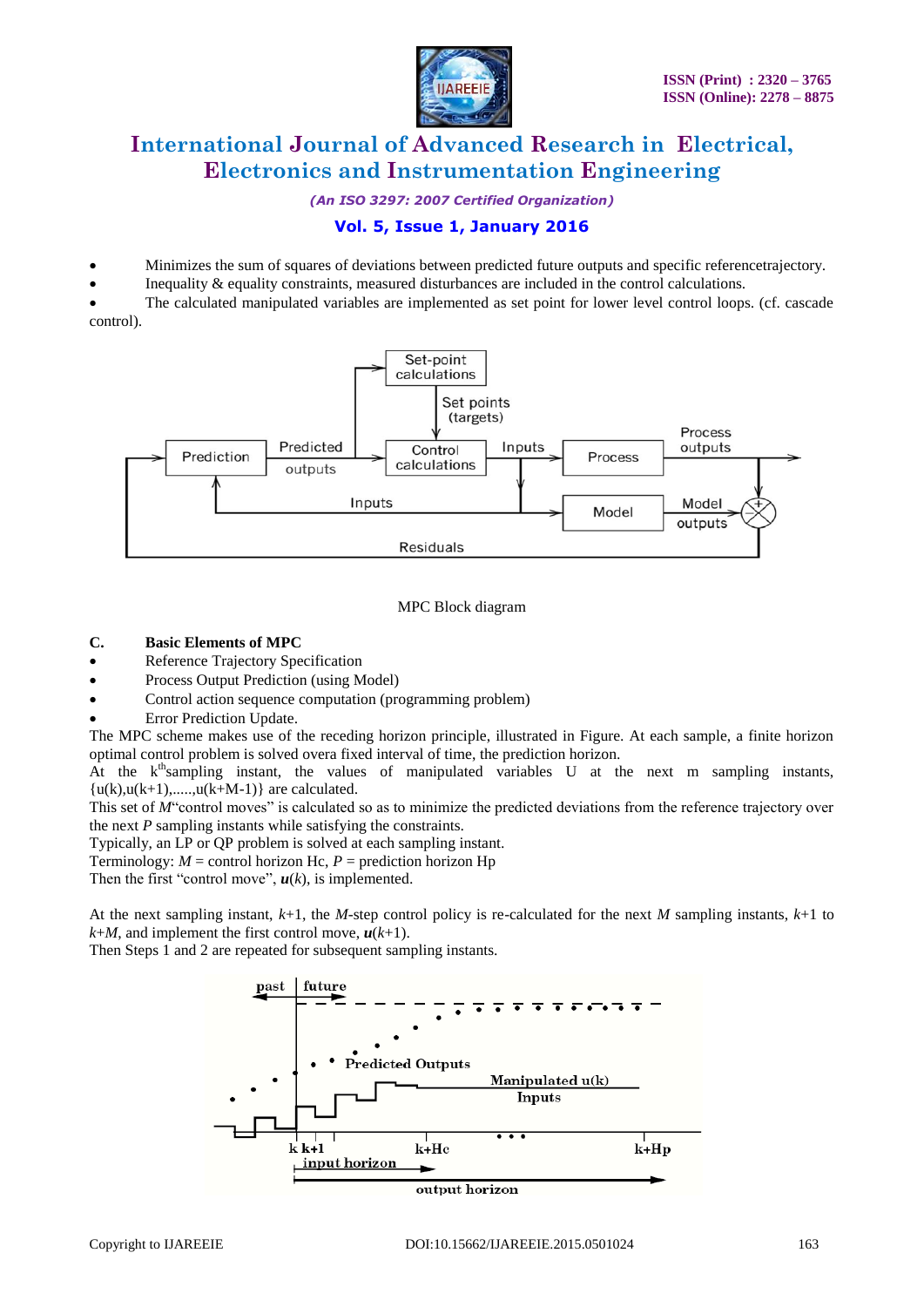

*(An ISO 3297: 2007 Certified Organization)*

### **Vol. 5, Issue 1, January 2016**

The figure shows the basic idea of predictive control. In this presentation of the basics, we confine ourselves to discussing the control of a single-input, single-output (SISO) plant. We assume a discrete-time setting, and that the current time is labeled as time step k, at the current time the plant output is  $y(k)$ , and that the figure shows the previous history of the output trajectory. Also shown is a set point trajectory, which is the trajectory that the output should follow, ideally. The value of the set-point trajectory at any time t is denoted by s(t). Distinct from the set-point trajectory is the reference trajectory. This starts at the current output  $y(k)$ , and defines an ideal trajectory along which the plant should return to the set-point trajectory, for instance after a disturbance occurs. The reference trajectory therefore defines an important aspect of the closed-loop behavior of the controlled plant. It is not necessary to insist that the plant should be driven back to the set-point trajectory as fast as possible, although that choice remains open. It is frequently assumed that the reference trajectory as fast as possible, although that choice remains open. It is frequently assumed that the reference trajectory approaches the set point exponentially, which we shall denote T<sub>ref</sub> defining the speed of response. That is the current error is

 $E(k) = s(k)-y(k)$ 

Then the reference trajectory is chosen such that the error i steps later, if the output followed it exactly, would be

 $E(k+i)=exp(-iTs/Tref) *E(k) = \lambda i *E(k)$ 

Where  $T_s$  is the sampling interval and  $\lambda = \exp(-Ts/Tref)$ . (note that  $0 < \lambda < 1$ ). That is the reference trajectory is defined to be

 $r(k+i|k)=s(k+i)-C(k+i)=s(k+i)-\exp(-Ti/Ts) * C(k)$ 

The notation  $r(k+i|k)$  indicates that the reference trajectory depends on the conditions at time k, in general. Alternative definitions of the reference trajectory are possible Fore.g.: a straight line from the current output which meets the set point trajectory after a specified time.

A predictive controller has an internal model which is used to predict the behavior depends on the assumed input trajectory  $\breve{u}(k+i|k)$  ( $i=0,1,...,Hp-1$ ) that is too applied over the prediction horizon, and the idea is to select that input which promises best predicted behavior. We shall assume that internal model is linear ; this makes the calculation of the best input relatively straightforward. The notation ŭ rather than u here indicates that at time step k we only have a prediction of what the input at time  $k+i$  may be; the actual input at that time,  $u(k+i)$ , will probably be different from  $\breve{u}(k+i|k)$ . Note that we assume that we have the output measurement  $y(k)$  available when deciding, the value of the input  $u(k)$ . This implies that our internal model must be strictly proper, namely that according to the model  $y(k)$  depends on the past inputs  $u(k-1)$ ,  $u(k-2)$ , ..., but not on the input  $u(k)$ . In the simplest case we can try to choose the input trajectory such as to bring output at the end of the prediction horizon, namely at time k Hp, to the required value  $r(k+Hp)$ .

 In this case we say, using the terminology of richalet, that we have a single coincidence point at time k+Hp. There are several input trajectories  $\{\check{u}(k|k),\check{u}(k+1|k),\ldots,\check{u}(k+Hp-1|k)\}\$  which achieve this, and we could choose one of them , for example the one which requires smallest input energy. But is usually adequate, and in a fact preferable, to impose some simple structure of the input trajectory, parameterized by a smaller number of variables. The figure shows the input assumed to vary over the first three steps of the prediction horizon, but to remain constant thereafter:

 $\check{u}(k|k)=\check{u}(k+1|k)=\check{u}(k+Hp-1|k).$ 

In this case there is only one equation to be satisfied

 $\hat{y}$  (k+Hp|k)=r(k+Hp|k)

There is a unique solution. Once a future input trajectory has been chosen, only the first element of that trajectory is applied as the input signal to the plant. That is, we set  $u(k)=\tilde{u}(k)$ , where  $u(k)$  denotes the actual input signal applied. Then the whole cycle of output measurement is repeated, prediction, and input trajectory determination is repeated., one sampling interval later: a new output measurement y(k+1) is obtained ;a new reference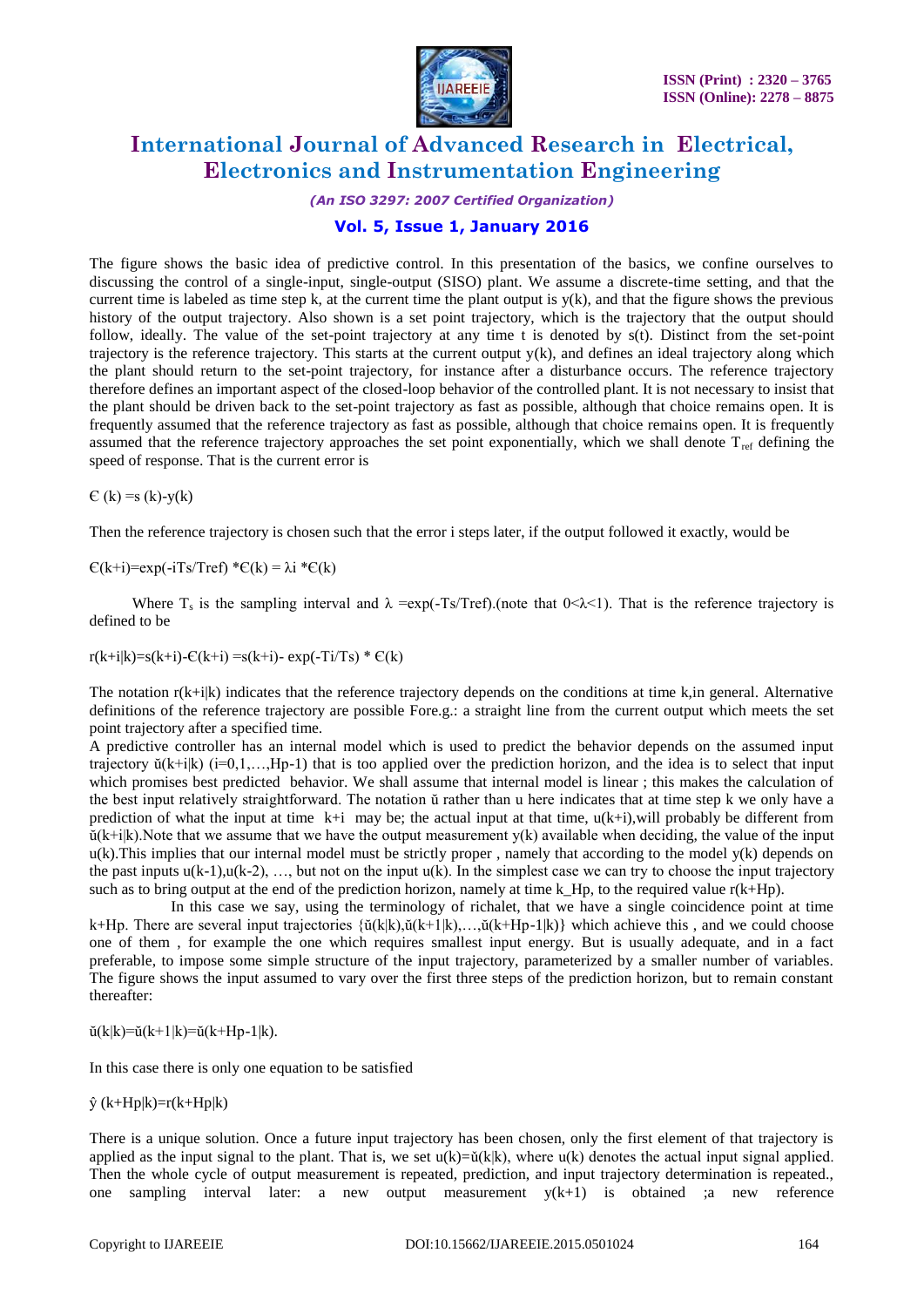

*(An ISO 3297: 2007 Certified Organization)*

## **Vol. 5, Issue 1, January 2016**

trajectoryr(k+i|k+1)(i=2,3,...) is defined; predictions are made over the horizon k+1+I,with i=1,2,...Hp; a new trajectory  $\check{u}(k+1+i|k+1)$ , with  $i=0,1,...,Hp-1$ ) is chosen; and finally the next input is applied to the plant :

 $u(k+1)=\check{u}(k+1|k+1)$ .

Since the horizon prediction remains of the same length as before, but slides along by one sampling interval at each step this way of controlling a plant is often called a receding horizon strategy.

#### **III. IMPLEMENTATION OF MPC FOR STEAM TURBINE IN MATLAB**

Steam turbines are mechanical devices that convert steam power into rotary mechanical motion. These devices require speed control to prevent physical damage to the system; trying to dramatically increase or decrease the speed at once expedites the wear and tear of the machine and could cause breakage. Uncontrolled acceleration in a steam turbine will make the turbine accelerate continuously and become unstable. Steam turbine failures are costly as producing a steam turbine necessitates high precision and requires high quality materials. Although there are some mechanisms in place to prevent uncontrolled acceleration in a steam turbine, a better approach is to regulate the amount of change in mechanical motion that the steam turbine can have at a given moment. The problem of governing the speed of the steam turbine is a control problem, and thus is the motivation for our goal: to design a MPC controller that regulates the acceleration of the steam turbine by limiting the amount of change in input speed the turbine can have.

We tackle our problem by first formulating our control problem using Model Predictive Control. We used an augmented state model for our system, making the input to the system a new state variable and our new system input as the change in input power. For our MPC controller, we decided to use a simple, fourth-order linear model of the steam turbine. A simple model will help us shift our efforts from modeling to studying and characterize our MPC controller better. We evaluated our MPC Controller by varying the inputs to our model and observe the plant output. Steam turbines operate in the following manner:

The steam enters the turbine through the main throttle valve and flows to one or more governor valves.

The governor valves control the flow of steam into the high-pressure turbine section.

After reheat, the steam enters the intermediate pressure (IP) turbine through the reheat stop-intercept valves. Valve position is varied to maintain or change the load.

 We decided to model the turbine using a linear, fourth-order, double-reheat, and tandem compound steam turbine model. We chose a tandem model (the turbine is assembled along a single shaft) over a compound model (two generators over two shafts) because tandem compound is the type of most modern steam turbines.



Simulink model of controller

Tch-Time Constant of delay between control valves and high pressure turbines Trh1-Time Constant of delay between control valves and the first reheater Trh2 - Time Constant of delay between control valves and the second reheater Tco - Time Constant of delay between the intermediate pressure and low pressure turbines Input to Model -Pgv - Gate Value Power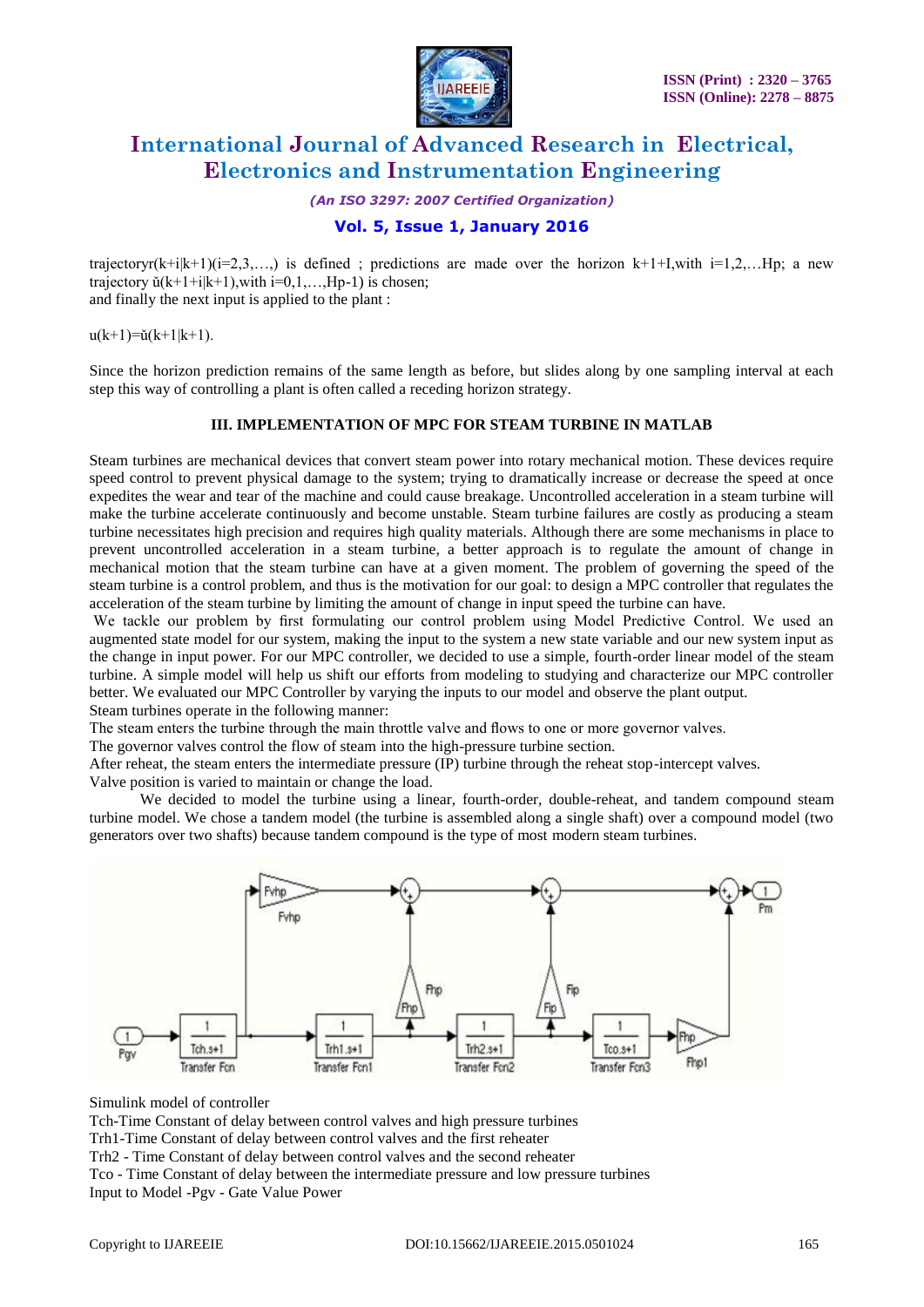

*(An ISO 3297: 2007 Certified Organization)*

## **Vol. 5, Issue 1, January 2016**

Output from model -Pm - Mechanical Power Fvhp -Very high pressure Fhp - High Pressure Fip -Intermediate Pressure

Steam turbines are mechanical devices that convert steam power into rotary mechanical motion. These devices require speed control to prevent physical damage to the system; trying to dramatically increase or decrease the speed at once expedites the wear and tear of the machine and could cause breakage. Uncontrolled acceleration in a steam turbine will make the turbine accelerate continuously and become unstable. Steam turbine failures are costly as producing a steam turbine necessitates high precision and requires high quality materials.

Although there are some mechanisms in place to prevent uncontrolled acceleration in a steam turbine, a better approach is to regulate the amount of change in mechanical motion that the steam turbine can have at a given moment. The problem of governing the speed of the steam turbine is a control problem, and thus is the motivation for our goal: to design a MPC controller that regulates the acceleration of the steam turbine by limiting the amount of change in input speed the turbine can have.

 We tackle our problem by first formulating our control problem using Model Predictive Control. We used an augmented state model for our system, making the input to the system a new state variable and our new system input as the change in input power. For our MPC controller, we decided to use a simple, fourth-order linear model of the steam turbine. A simple model will help us shift our efforts from modeling to studying and characterize our MPC controller better.

We evaluated our MPC Controller by varying the inputs to our model and observe the plant output.

We modelled our steam turbine using the following time constants [3]: Tch =  $0.1$ ; Trh1 = 5; Trh2 = 5; Tco = 3 and valve weights [3]:  $Fvhp = .3$ ;  $Fhp = .2$ ;  $Fip = .3$ Using Simulink Linear Analysis Tool in MATLAB, we obtain the transfer function of our system.  $3S^3 + 2.6S^2 + 0.8533S + 0.1333$  $S^4 + 10.73S^3 + 7.507S^2 + 1.747S + 0.1333$ 

Writing this in state space representation yields

$$
A = \begin{bmatrix} 10 & 0.2 & 0 & 0 \\ -10 & -0.2 & 0 & 0 \\ 0 & 0.2 & 0.2 & 0 \\ 0 & 0 & 0 & 0.3333 \end{bmatrix} \quad B = \begin{bmatrix} 1 \\ 0 \\ 0 \\ 0 \end{bmatrix} \quad C = \begin{bmatrix} 3 \\ 0.4 \\ 0.6 \\ 0.0667 \end{bmatrix} \quad D = [0]
$$

#### **A. Control Goals**

As previously stated, we want our controller to ensure that the change in input signal to thesystem stays within a certain range. We also want to track a reference input to the system. This will yield a system that follows a reference signal as well as ensures the input change does not become unreasonable. The importance of these two control objectives is weighted according to the importance of each objective.

Optimization:

We will first setup our optimization problem using the following objective function:

 $JN(x(0);U) = \sum_{k=0}^{N-1} ((y(k) - r(k))TQ(y(k) - r(k)) + uT(k)Ru(k)))$  $k=0$ Where U is the sequences of inputs  $\& Q$ ; R are the weight matrices. Our optimization problem thus becomes:

Min  $\sum_{k=0}^{N-1} ((y(k) - r(k))TQ(y(k) - r(k)) + uT(k)Ru(k)))$  $k=0$ Such that  $x(k + 1) = Ax(k) + Bu(k)$  $y(k) = Cx(k)$  $\Delta U$ <sub>lowerbound</sub>≤ $\Delta U \leq U$ <sub>upperbound</sub>

The first quadratic term, with  $[y(k) - r(k)]$ , is for reference tracking. We want the output of the plant to follow a specified input, and minimize on the difference of the actual output with the desired output. The second term, with \_U,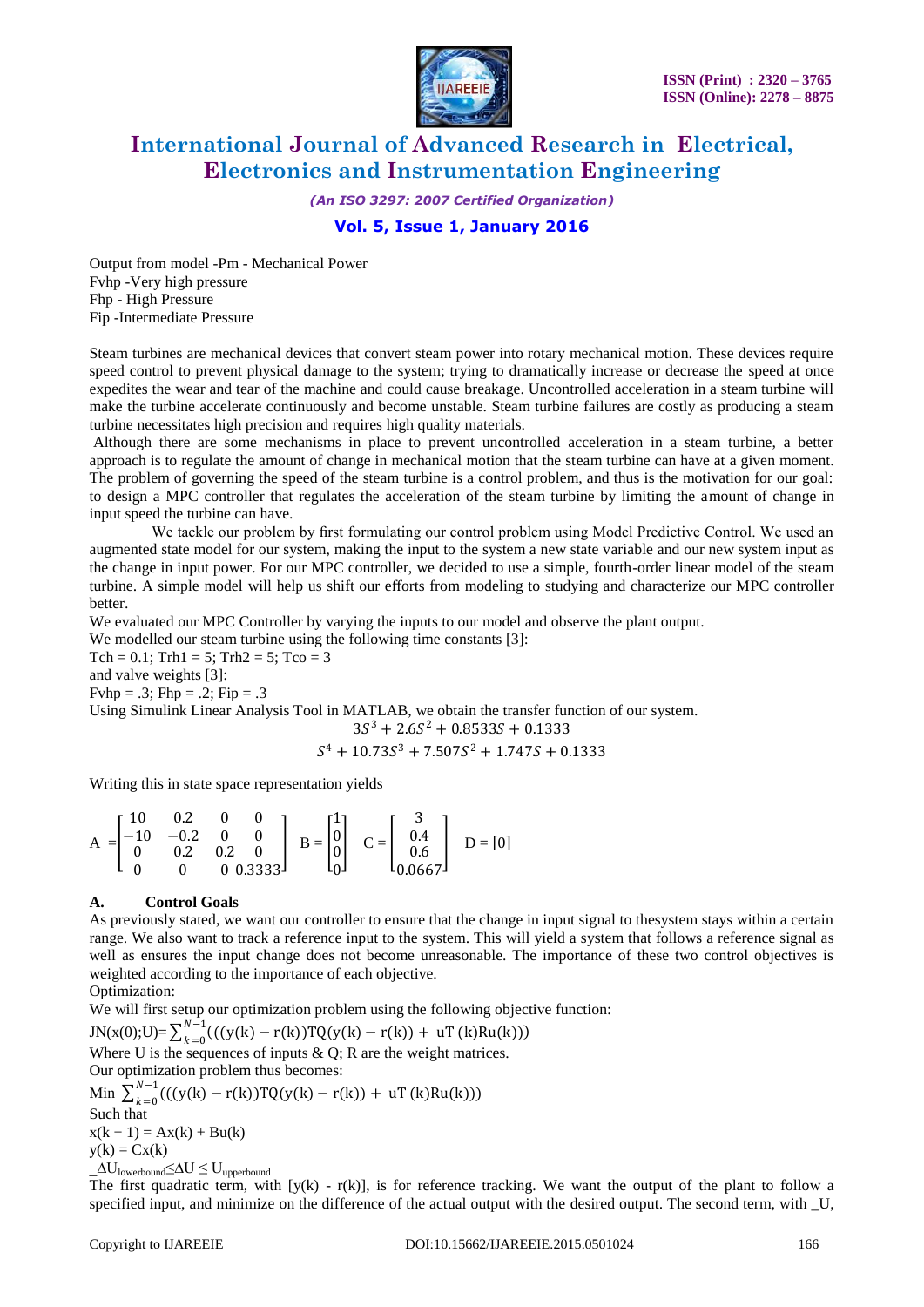

*(An ISO 3297: 2007 Certified Organization)*

# **Vol. 5, Issue 1, January 2016**

allows us to minimize on input change for the reasons specified earlier. Q and R are the respective weight matrices for these two control objectives.

An optimization cost function J over the receding prediction horizon, to calculate the optimum control moves. The optimization cost function is given by:

$$
J = \sum_{i=1}^{N} w_{x_i} (r_i - x_i)^2 + \sum_{i=1}^{N} w_{u_i} \Delta u_i^2
$$

 Without violating constraints (low/high limits) with:  $x_{i=i}$  -th controlled variable (e.g. measured temperature)  $T_i = i$  -th reference variable (e.g. required temperature)  $u_{i=i}$  -th manipulated variable (e.g. control valve)  $w_{x_i}$  weighting coefficient reflecting the relative importance of  $x_i$  $w_{u_i}$  weighting coefficient penalizing relative big changes in  $u_i$ 

#### **Graphical User Interface:**

We implemented in GUI using MPC Tool box in MATLAB to facilitate the simulation and testing of our model. The following parameters can be changed

- **A. Simulation Parameters:**
- Sampling Time
- Time Horizon
- Total Simulation Time
- **B. Model Parameters:**
- Max Positive Input Change
- Min Positive Input Change

#### **IV. SIMULATION**

We decided to study our MPC controller by varying the following parameters:

- Time Horizon i.e. Prediction horizon
- Constraint on the Change in Input

#### **A. Time Horizon:**

We ran our simulation for 50 seconds with the constraint  $0.1 \leq \Delta U \leq 0.1$  and varied the time Horizon. Increasing the time horizon allows our MPC controller to look farther into the future and optimize for future changes. We would expect our plant output to be smoother as we increase the time horizon.



Time-sec

Fig-1 Plant Output when Time Horizon is constant and ∆U constraint is set between0.1 ≤∆U ≤0.1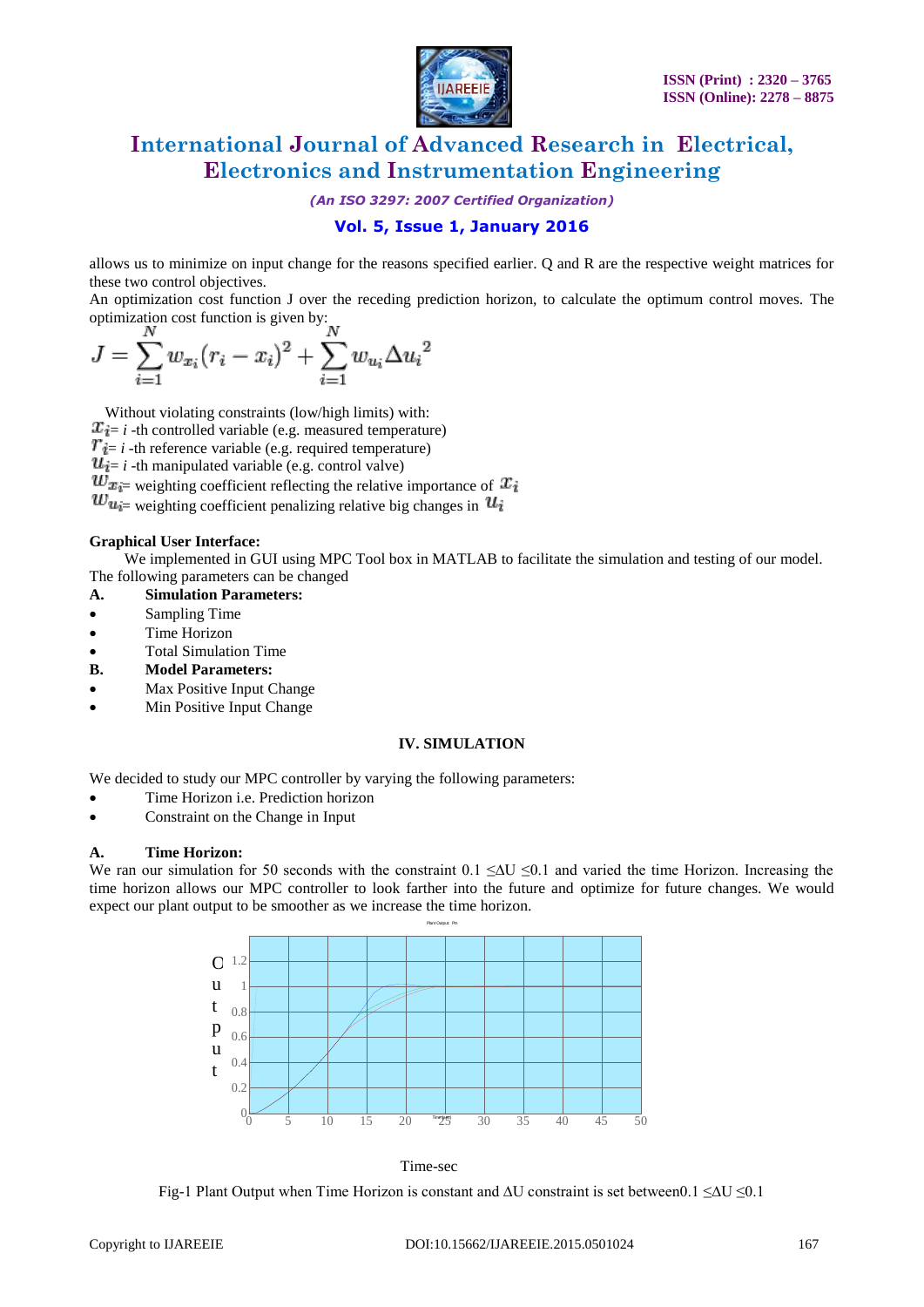

*(An ISO 3297: 2007 Certified Organization)*

## **Vol. 5, Issue 1, January 2016**



Time-sec

Fig-2 Plant Output when Time Horizon is varied and ∆U constraint is set between0.1 ≤∆U ≤0.1



### **B. Constraint on the Change in Input**

We now change our input constraint from 0.1 ≤ $\Delta U \le 0.1$  to 0.1 $\Delta U \le 0.5$  and vary the time horizon as previously done. When we relaxed the constraint on the Change in Input, we observe that the MPC controller takes advantage of this and increase the change in input to reach steady state faster.